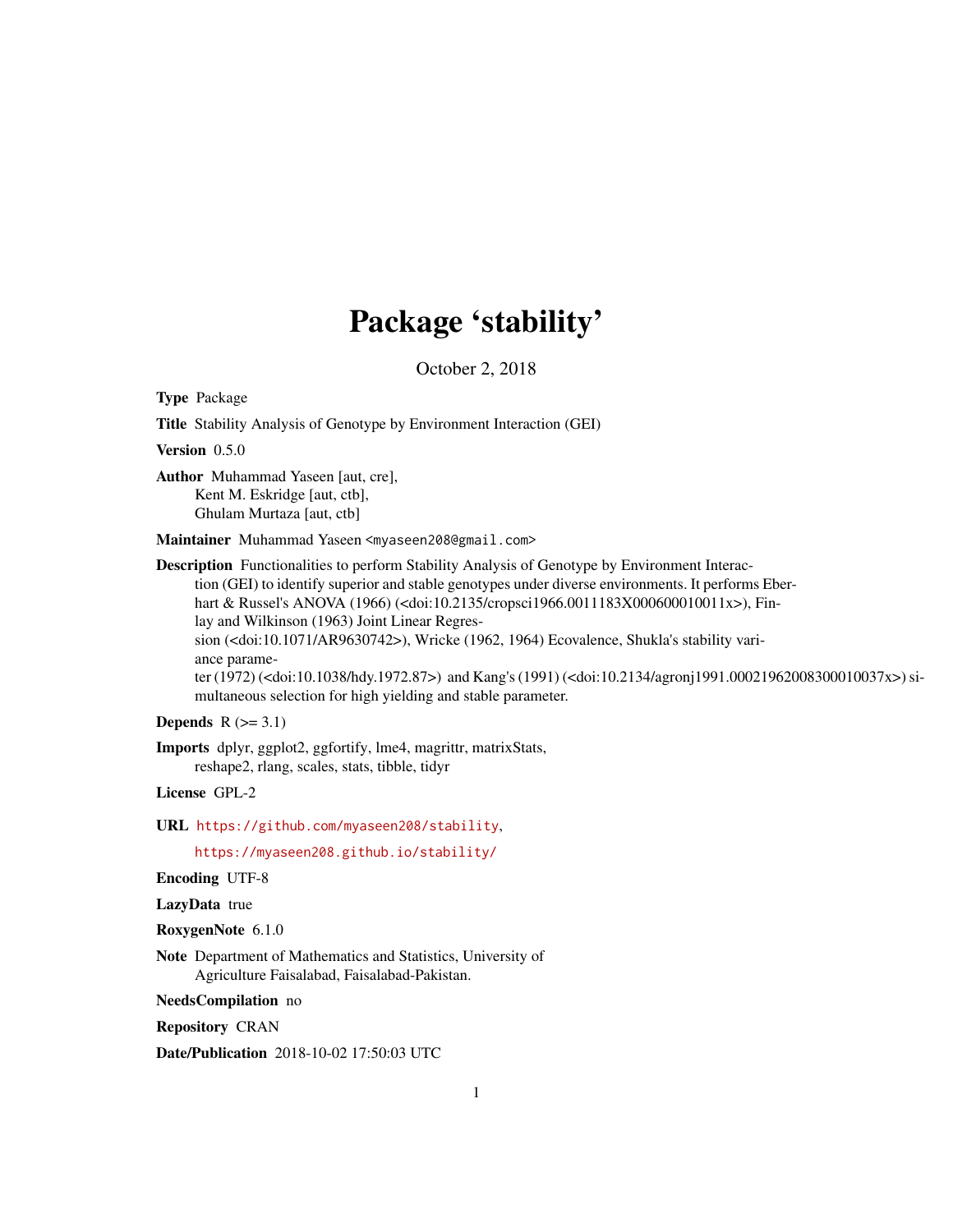## <span id="page-1-0"></span>R topics documented:

|                  | $\overline{2}$ |
|------------------|----------------|
| amm <sub>1</sub> | -3             |
|                  | $\overline{4}$ |
|                  | -5             |
|                  | 7              |
|                  | -8             |
|                  | -9             |
|                  |                |
|                  |                |
|                  |                |
|                  |                |
|                  |                |
|                  |                |
|                  |                |
|                  |                |
|                  |                |
|                  |                |
|                  |                |
| Index            | 22             |

add\_anova *Additive ANOVA for Genotypes by Environment Interaction (GEI) model*

#### Description

Additive ANOVA for Genotypes by Environment Interaction (GEI) model

#### Usage

```
add_anova(.data, .y, .rep, .gen, .env)
## Default S3 method:
add_anova(.data, .y, .rep, .gen, .env)
```
#### Arguments

| .data | data.frame                |
|-------|---------------------------|
| . у   | Response Variable         |
| .rep  | <b>Replication Factor</b> |
| .gen  | Genotypes Factor          |
| .env  | <b>Environment Factor</b> |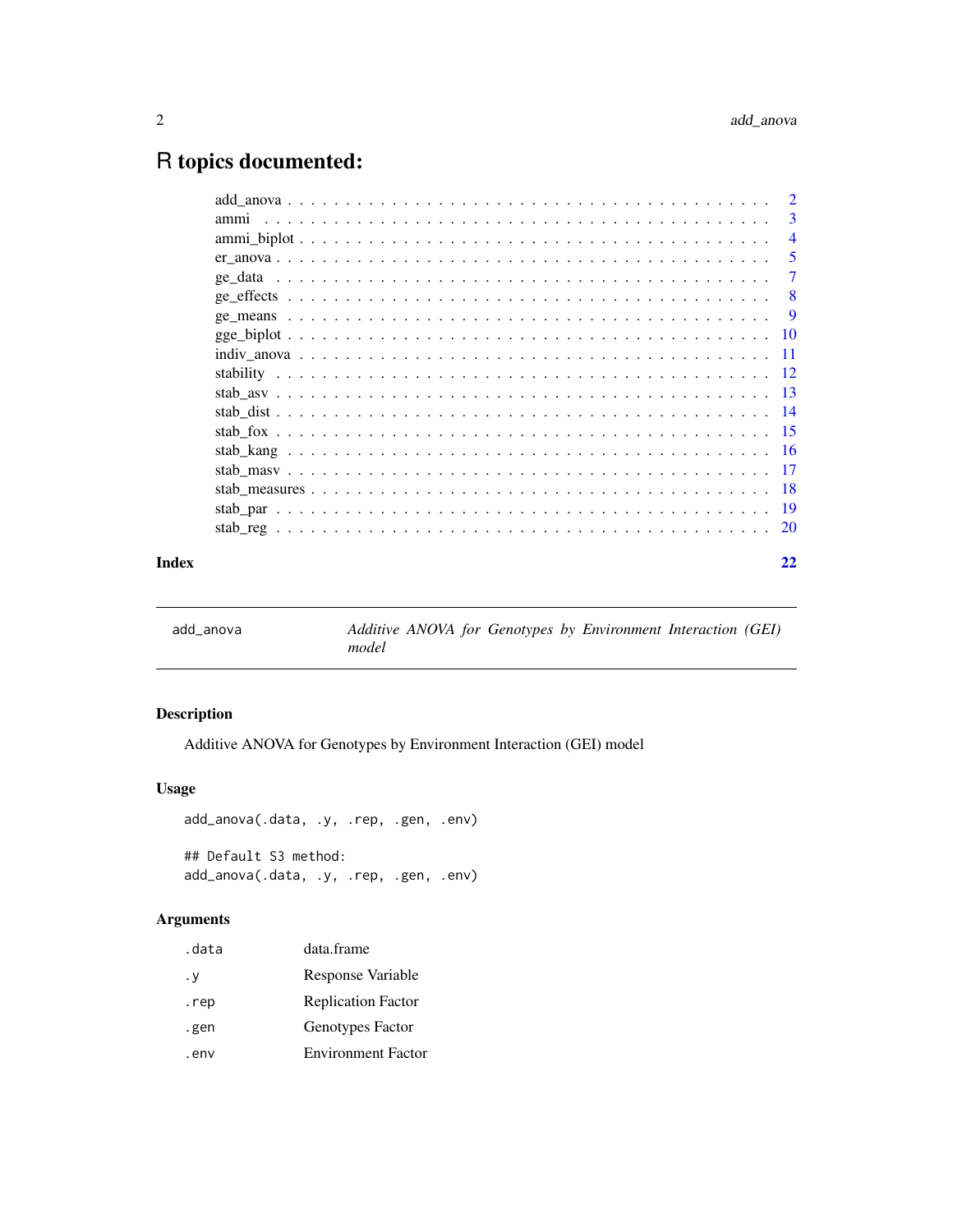<span id="page-2-0"></span>ammi 3

#### Value

Additive ANOVA

#### Author(s)

- 1. Muhammad Yaseen (<myaseen208@gmail.com>)
- 2. Kent M. Edkridge (<keskridge1@unl.edu>)

#### References

Singh, R. K. and Chaudhary, B. D. (2004) *Biometrical Methods in Quantitative Genetic Analysis*. New Delhi: Kalyani.

#### Examples

```
data(ge_data)
YieldANOVA <-
    add_anova(
           .data = ge_data
         , .y = Yield
         , rep = Rep, .gen = Gen
         , .env = Env)
YieldANOVA
```
ammi *Additive Main Effects and Multiplicative Interaction (AMMI)*

#### Description

Performs Additive Main Effects and Multiplicative Interaction (AMMI) Analysis for Genotypes by Environment Interaction (GEI)

#### Usage

```
ammi(.data, .y, .rep, .gen, .env)
## Default S3 method:
ammi(.data, .y, .rep, .gen, .env)
```
#### Arguments

| .data | data.frame                |
|-------|---------------------------|
| . v   | Response Variable         |
| .rep  | <b>Replication Factor</b> |
| .gen  | Genotypes Factor          |
| . env | <b>Environment Factor</b> |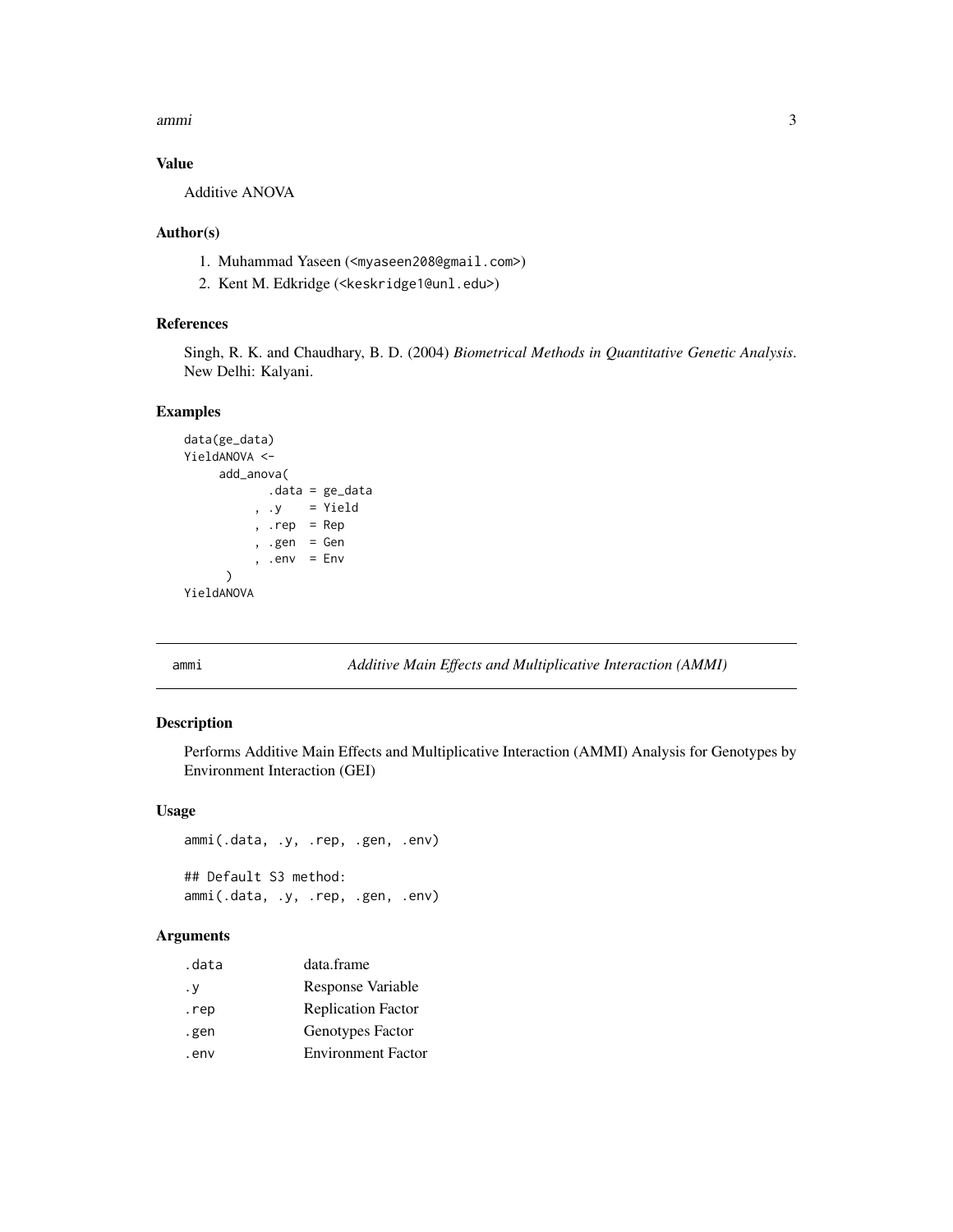#### <span id="page-3-0"></span>Value

Stability Measures

#### Author(s)

- 1. Muhammad Yaseen (<myaseen208@gmail.com>)
- 2. Kent M. Edkridge (<keskridge1@unl.edu>)

#### References

Singh, R. K. and Chaudhary, B. D. (2004) *Biometrical Methods in Quantitative Genetic Analysis*. New Delhi: Kalyani.

#### Examples

```
data(ge_data)
Yield.ammi <-
    ammi(
           .data = ge_data
          , .y = Yield
          , .rep = Rep
          , .gen = Gen
          , .env = Env)
Yield.ammi
```
ammi\_biplot *Additive Main Effects and Multiplicative Interaction (AMMI) Biplot*

#### Description

Plots Additive Main Effects and Multiplicative Interaction (AMMI) for Genotypes by Environment Interaction (GEI)

#### Usage

```
ammi_biplot(.data, .y, .rep, .gen, .env)
## Default S3 method:
ammi_biplot(.data, .y, .rep, .gen, .env)
```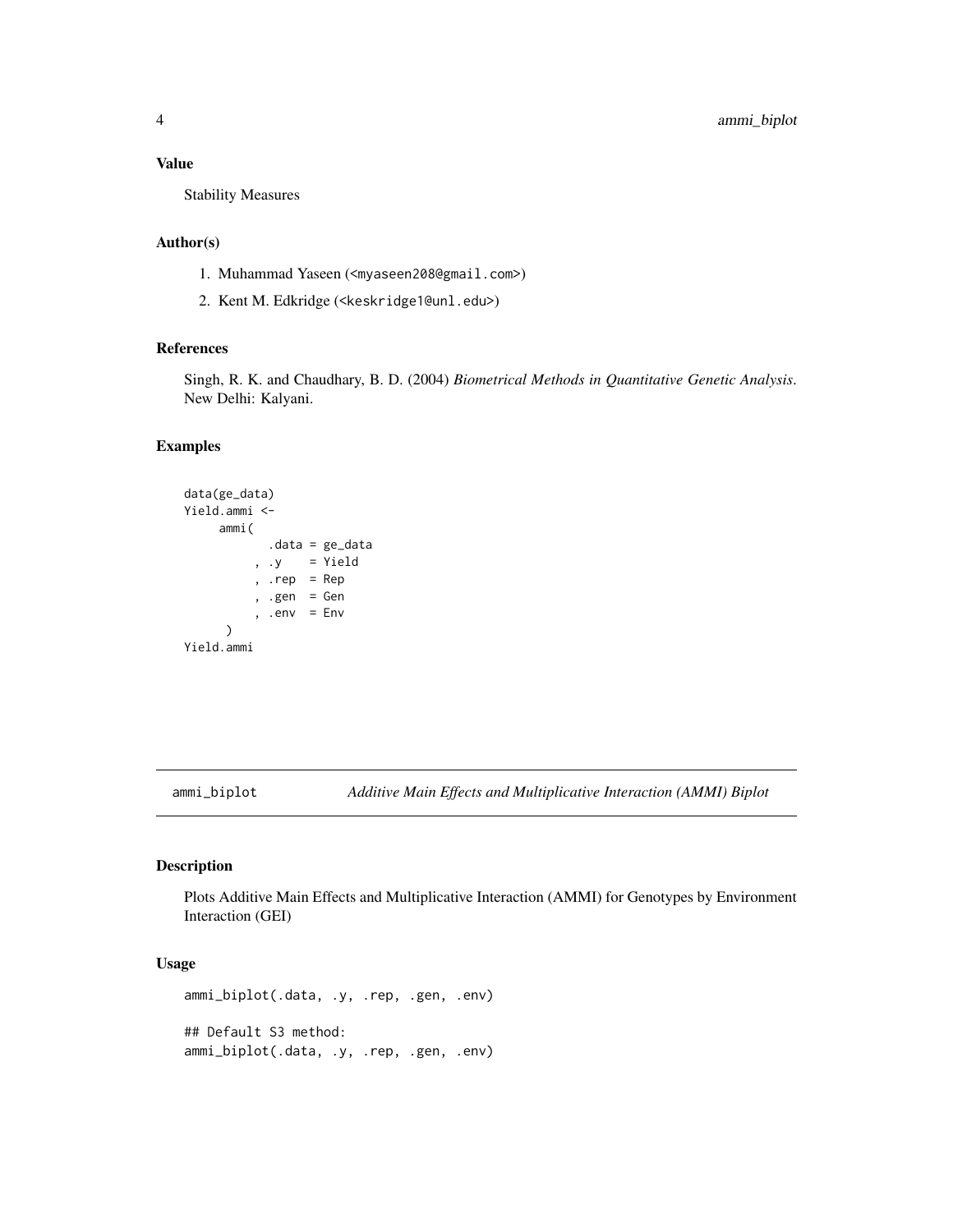#### <span id="page-4-0"></span>er\_anova 5

#### Arguments

| data  | data frame                |
|-------|---------------------------|
| . у   | Response Variable         |
| .rep  | <b>Replication Factor</b> |
| .gen  | Genotypes Factor          |
| . env | <b>Environment Factor</b> |
|       |                           |

### Value

Stability Measures

#### Author(s)

- 1. Muhammad Yaseen (<myaseen208@gmail.com>)
- 2. Kent M. Edkridge (<keskridge1@unl.edu>)

#### References

Singh, R. K. and Chaudhary, B. D. (2004) *Biometrical Methods in Quantitative Genetic Analysis*. New Delhi: Kalyani.

#### Examples

```
data(ge_data)
     ammi_biplot(
            .data = ge_data
          , .y = Yield
          , .rep = Rep
          , .gen = Gen
          , .env = Env\mathcal{L}
```
er\_anova *Eberhart & Russel's Model ANOVA*

#### Description

ANOVA of Eberhart & Russel's Model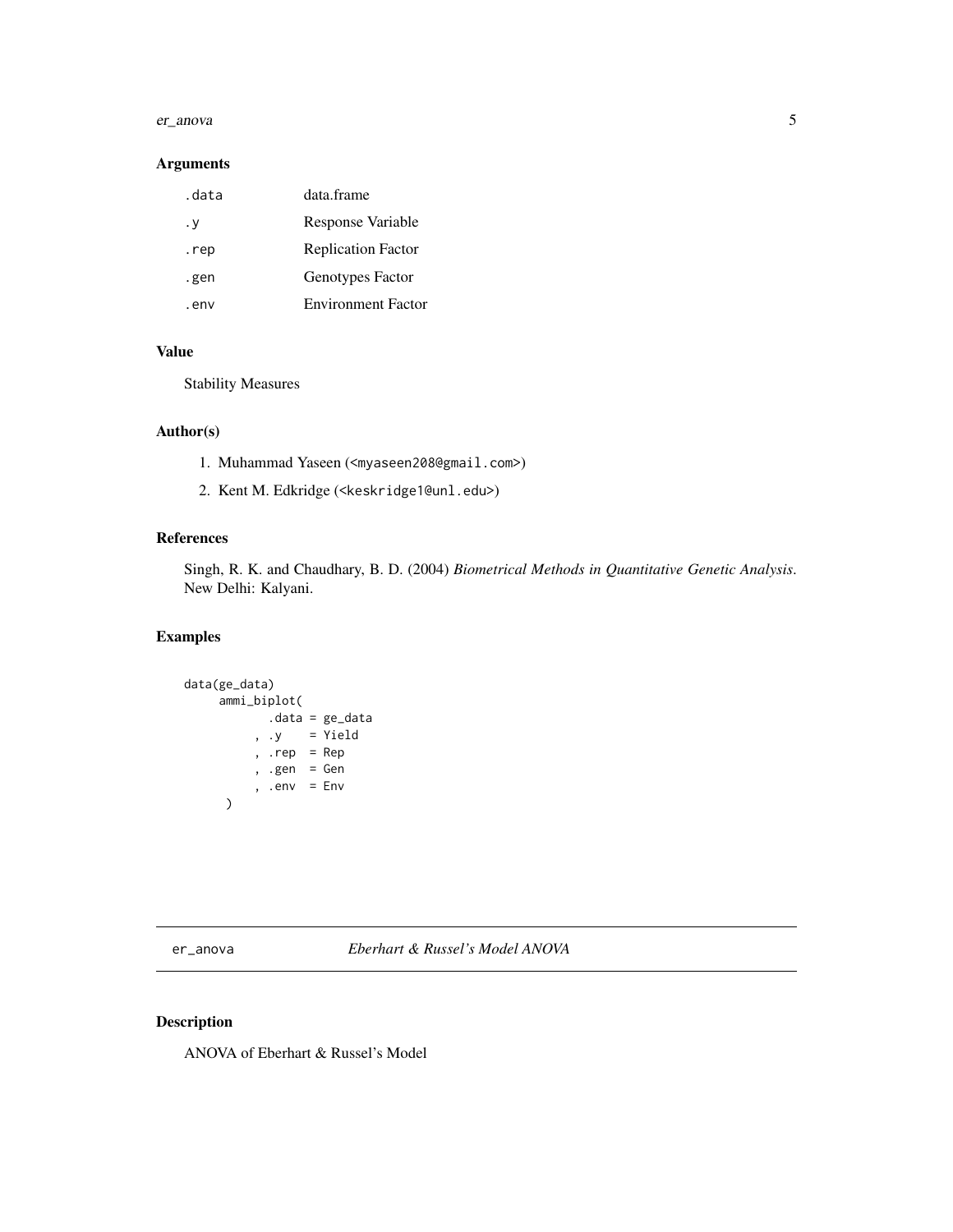#### Usage

```
er_anova(.data, .y, .rep, .gen, .env)
## Default S3 method:
er_anova(.data, .y, .rep, .gen, .env)
```
#### Arguments

| .data | data frame                |
|-------|---------------------------|
| . у   | Response Variable         |
| .rep  | <b>Replication Factor</b> |
| .gen  | Genotypes Factor          |
| . env | <b>Environment Factor</b> |

#### Value

Additive ANOVA

#### Author(s)

- 1. Muhammad Yaseen (<myaseen208@gmail.com>)
- 2. Kent M. Edkridge (<keskridge1@unl.edu>)

#### References

Singh, R. K. and Chaudhary, B. D. (2004) *Biometrical Methods in Quantitative Genetic Analysis*. New Delhi: Kalyani.

#### Examples

```
data(ge_data)
Yield.er_anova <-
        er_anova(
           .data = ge_data
         , .y = Yield
         , .rep = Rep
         , .gen = Gen
         , .env = Env)
Yield.er_anova
```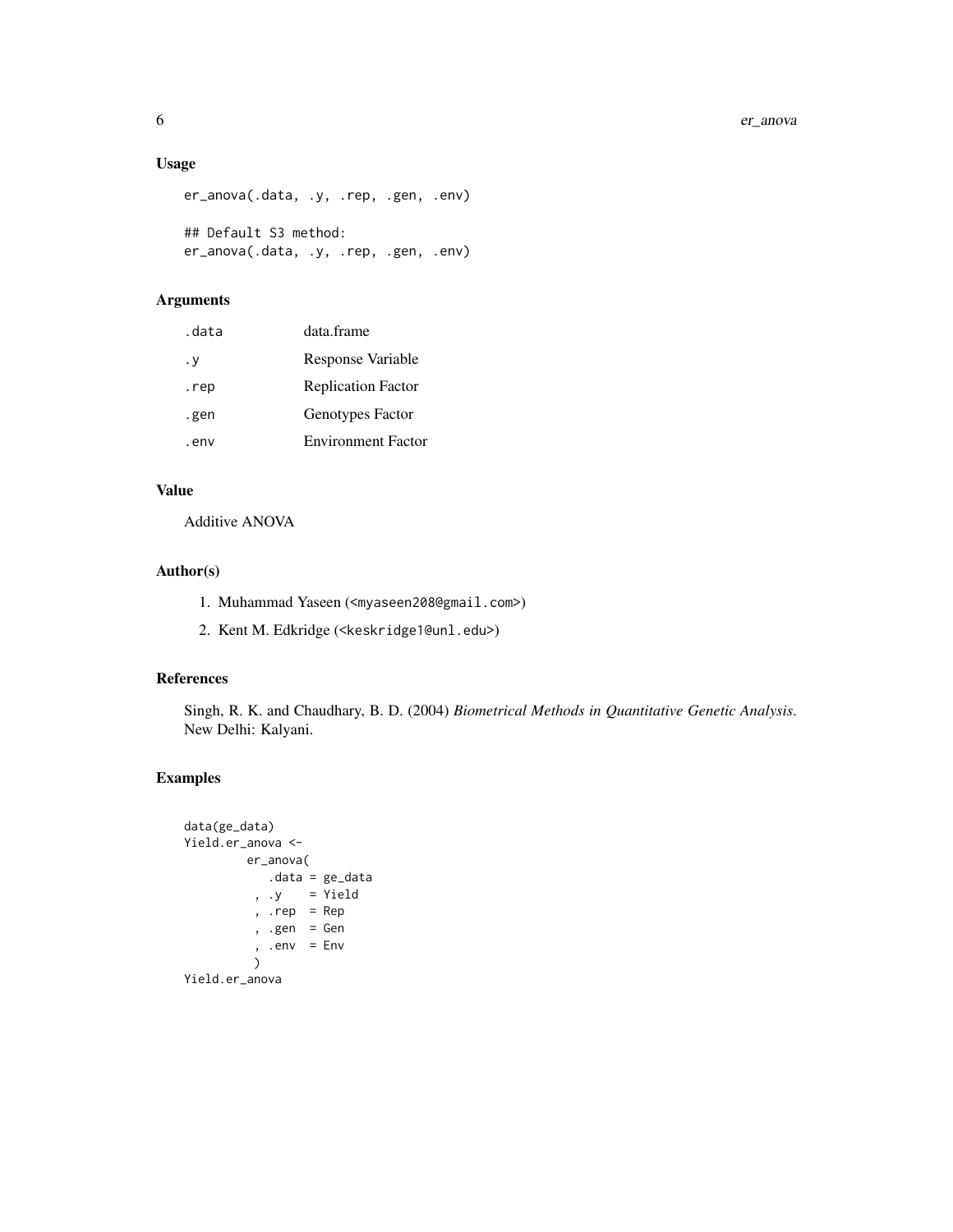<span id="page-6-0"></span>

#### Description

ge\_data is used for performing Genotypes by Environment Interaction (GEI) Analysis.

#### Usage

data(ge\_data)

#### Format

A data.frame 1320 obs. of 6 variables.

#### Details

- Gen Genotype
- Institute Institute
- Rep Replicate
- Block Block
- Env Environment
- Yield Yield Response

#### Author(s)

- 1. Muhammad Yaseen (<myaseen208@gmail.com>)
- 2. Kent M. Edkridge (<keskridge1@unl.edu>)

#### References

Singh, R. K. and Chaudhary, B. D. (2004) *Biometrical Methods in Quantitative Genetic Analysis*. New Delhi: Kalyani.

#### Examples

data(ge\_data)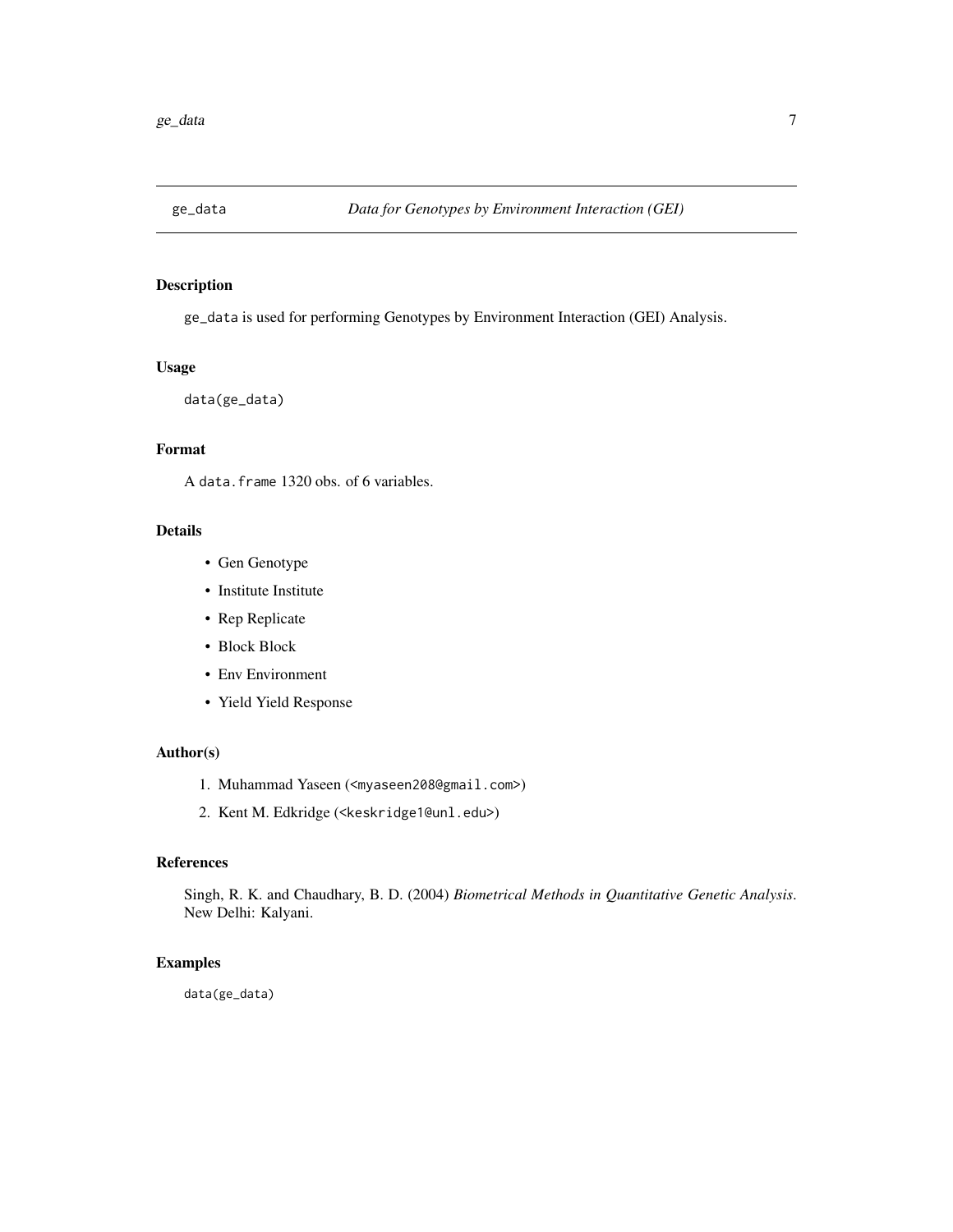<span id="page-7-0"></span>

#### Description

Calcuates Genotype by Environment Interaction Effects

#### Usage

```
ge_effects(.data, .y, .gen, .env)
## Default S3 method:
ge_effects(.data, .y, .gen, .env)
```
#### Arguments

| .data | data.frame                |
|-------|---------------------------|
| . у   | Response Variable         |
| .gen  | Genotypes Factor          |
| . env | <b>Environment Factor</b> |

#### Value

Effects

#### Author(s)

- 1. Muhammad Yaseen (<myaseen208@gmail.com>)
- 2. Kent M. Edkridge (<keskridge1@unl.edu>)

#### References

Singh, R. K. and Chaudhary, B. D. (2004) *Biometrical Methods in Quantitative Genetic Analysis*. New Delhi: Kalyani.

#### Examples

```
data(ge_data)
Yield.Effects <-
             ge_effects(
                .data = ge_data
               , .y = Yield
               , .gen = Gen
               , .env = Env
               \lambdanames(Yield.Effects)
```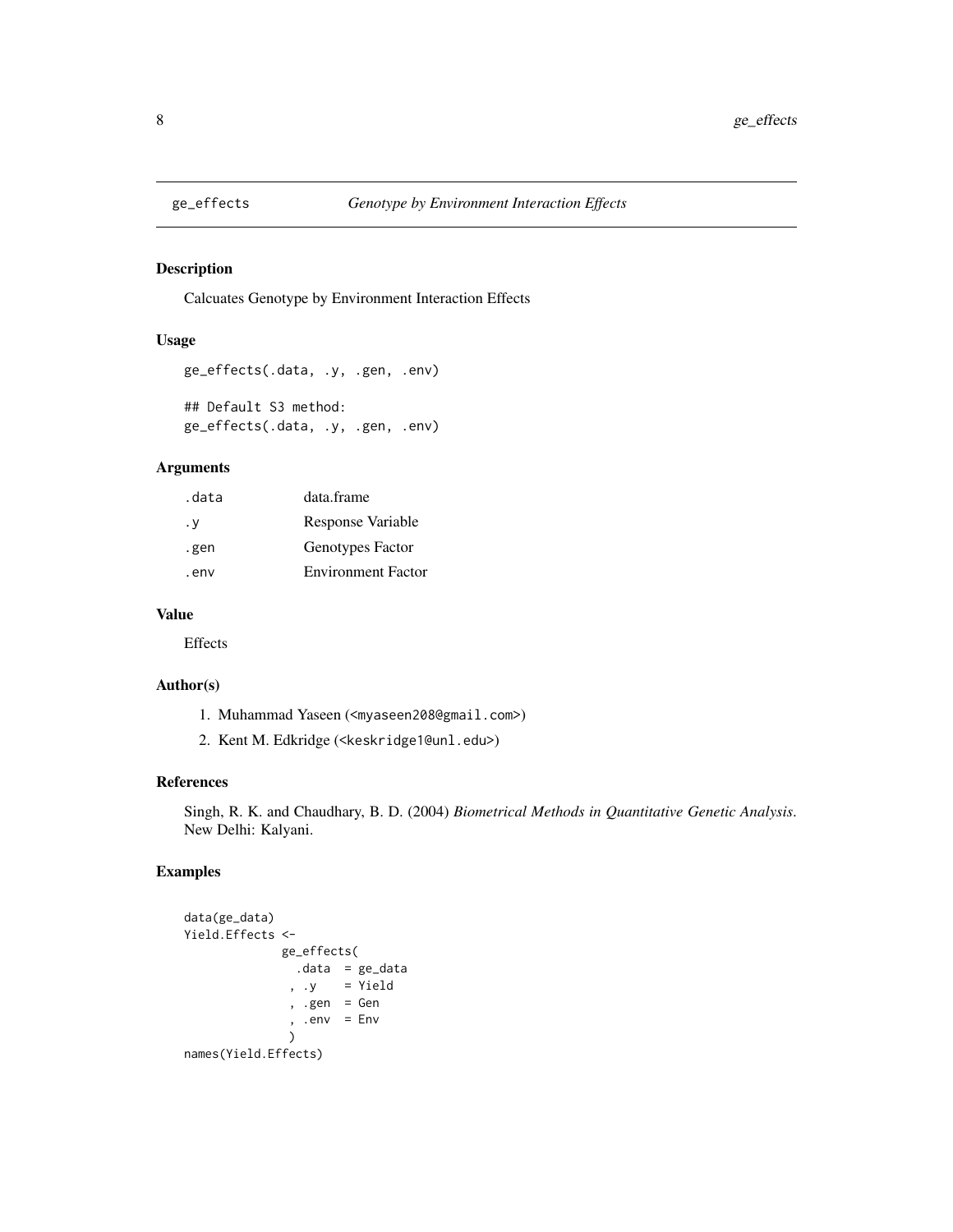```
Yield.Effects$ge_means
Yield.Effects$ge_effects
Yield.Effects$gge_effects
```
ge\_means *Genotype by Environment Interaction Means and Ranks*

#### Description

Calcuates Genotype by Environment Interaction Means along with their Ranks

#### Usage

ge\_means(.data, .y, .gen, .env) ## Default S3 method: ge\_means(.data, .y, .gen, .env)

#### Arguments

| .data | data.frame                |
|-------|---------------------------|
| . у   | Response Variable         |
| .gen  | Genotypes Factor          |
| . env | <b>Environment Factor</b> |

#### Value

Means and Ranks

#### Author(s)

- 1. Muhammad Yaseen (<myaseen208@gmail.com>)
- 2. Kent M. Edkridge (<keskridge1@unl.edu>)

#### References

Singh, R. K. and Chaudhary, B. D. (2004) *Biometrical Methods in Quantitative Genetic Analysis*. New Delhi: Kalyani.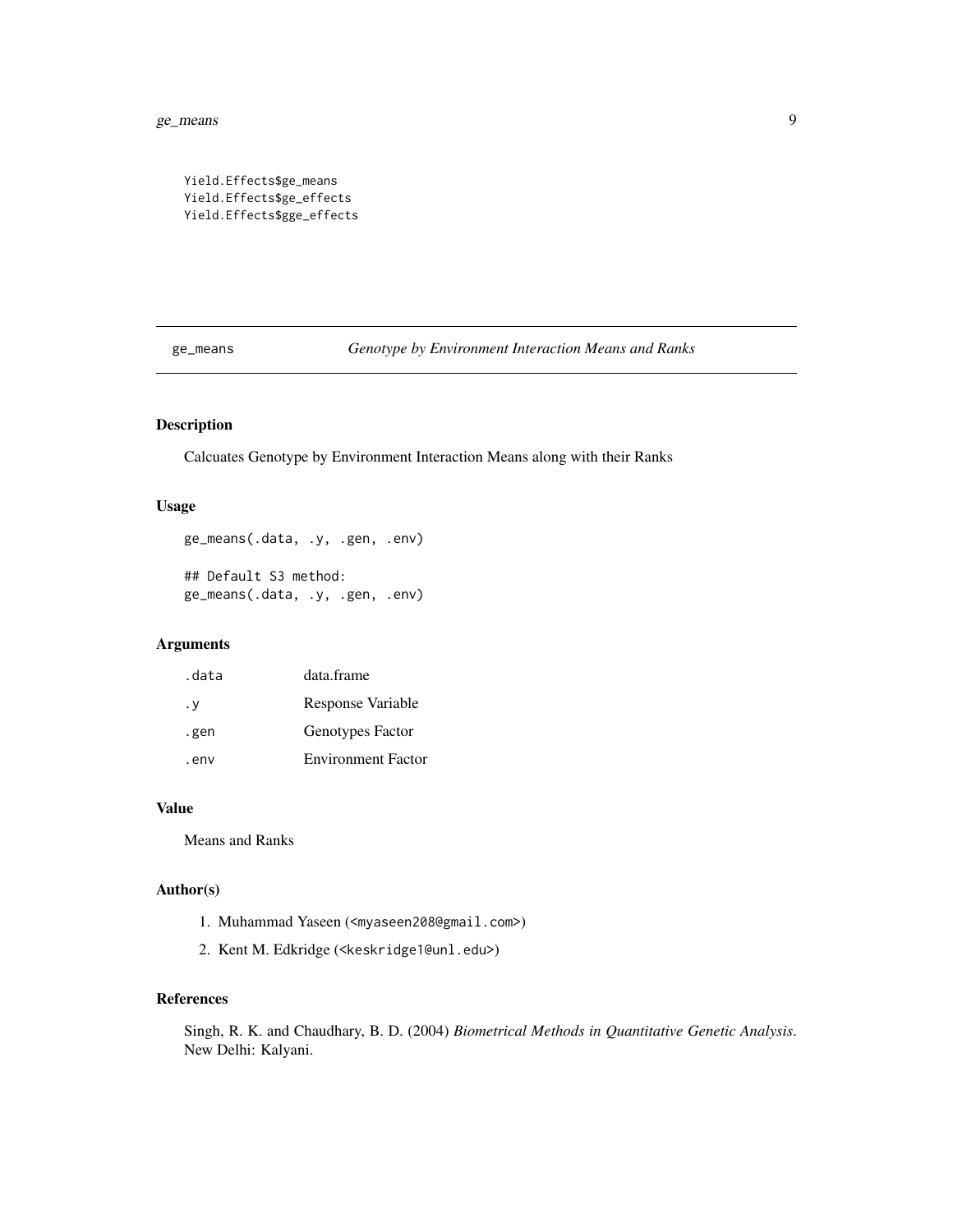#### Examples

```
data(ge_data)
Yield.ge_means <-
         ge_means(
               .data = ge_data
               , .y = Yield
               , .gen = Gen
               , .env = Env\lambdaYield.ge_means$ge_means
Yield.ge_means$ge_ranks
Yield.ge_means$g_means
Yield.ge_means$e_means
```
gge\_biplot *Genotype plus Genotypes by Environment (GGE) Interaction Biplot*

#### Description

Plots Genotype plus Genotypes by Environment (GGE) Interaction Biplot for Genotypes by Environment Interaction (GEI)

#### Usage

```
gge_biplot(.data, .y, .rep, .gen, .env)
## Default S3 method:
gge_biplot(.data, .y, .rep, .gen, .env)
```
#### Arguments

| .data | data.frame                |
|-------|---------------------------|
| . у   | Response Variable         |
| .rep  | <b>Replication Factor</b> |
| .gen  | Genotypes Factor          |
| . env | <b>Environment Factor</b> |

#### Value

Stability Measures

<span id="page-9-0"></span>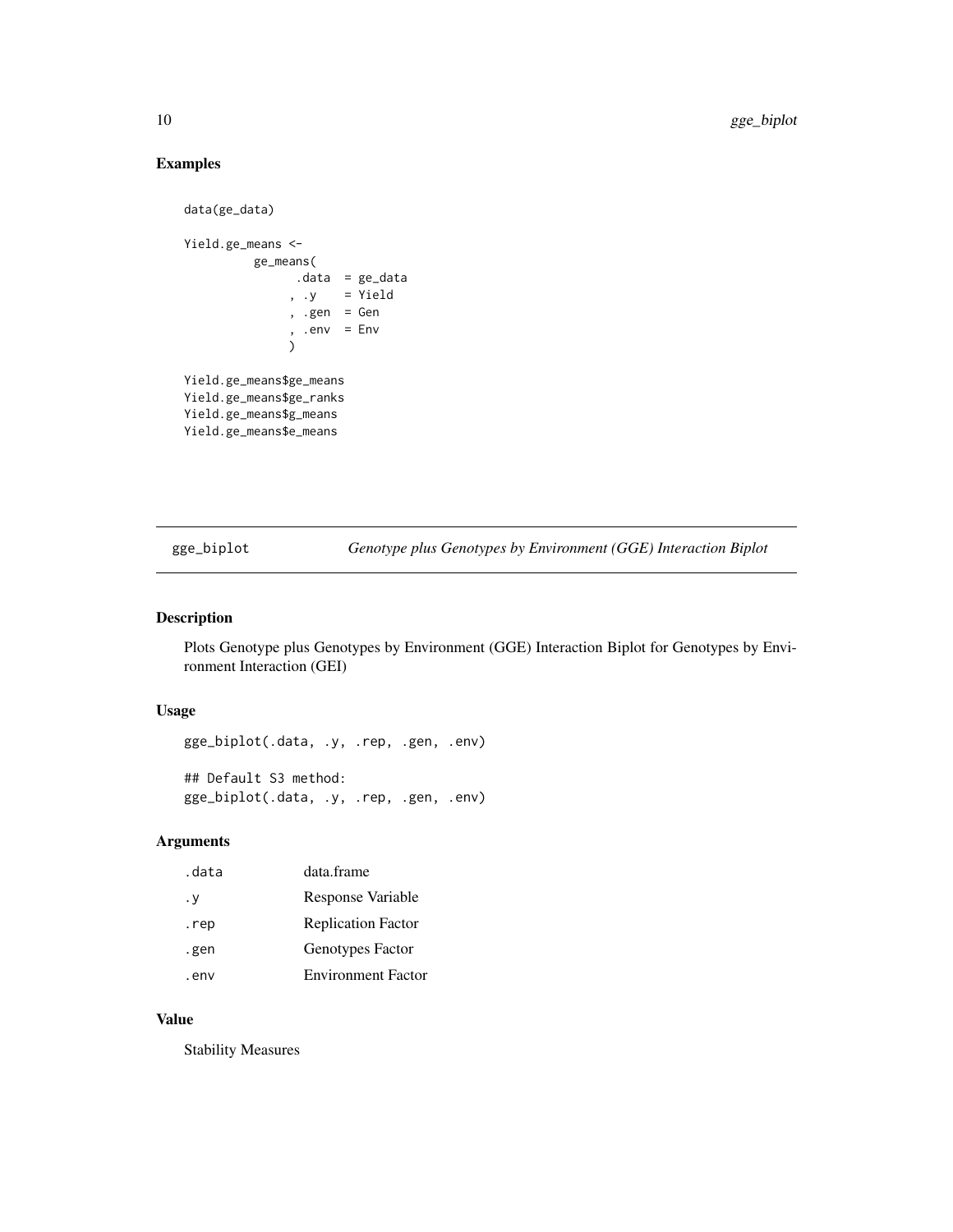#### <span id="page-10-0"></span>indiv\_anova 11

#### Author(s)

- 1. Muhammad Yaseen (<myaseen208@gmail.com>)
- 2. Kent M. Edkridge (<keskridge1@unl.edu>)

#### References

Singh, R. K. and Chaudhary, B. D. (2004) *Biometrical Methods in Quantitative Genetic Analysis*. New Delhi: Kalyani.

#### Examples

```
data(ge_data)
    gge_biplot(
            .data = ge_data
          , .y = Yield
          , .rep = Rep
          , .gen = Gen
          , .env = Env\mathcal{L}
```
#### indiv\_anova *Individual ANOVA for Each Environment*

#### Description

Individual ANOVA for Each Environment

#### Usage

```
## Default S3 method:
indiv_anova(.data, .y, .rep, .gen, .env)
```
#### Arguments

| .data | data.frame                |
|-------|---------------------------|
| . у   | Response Variable         |
| .rep  | <b>Replication Factor</b> |
| .gen  | Genotypes Factor          |
| . env | <b>Environment Factor</b> |

#### Value

Additive ANOVA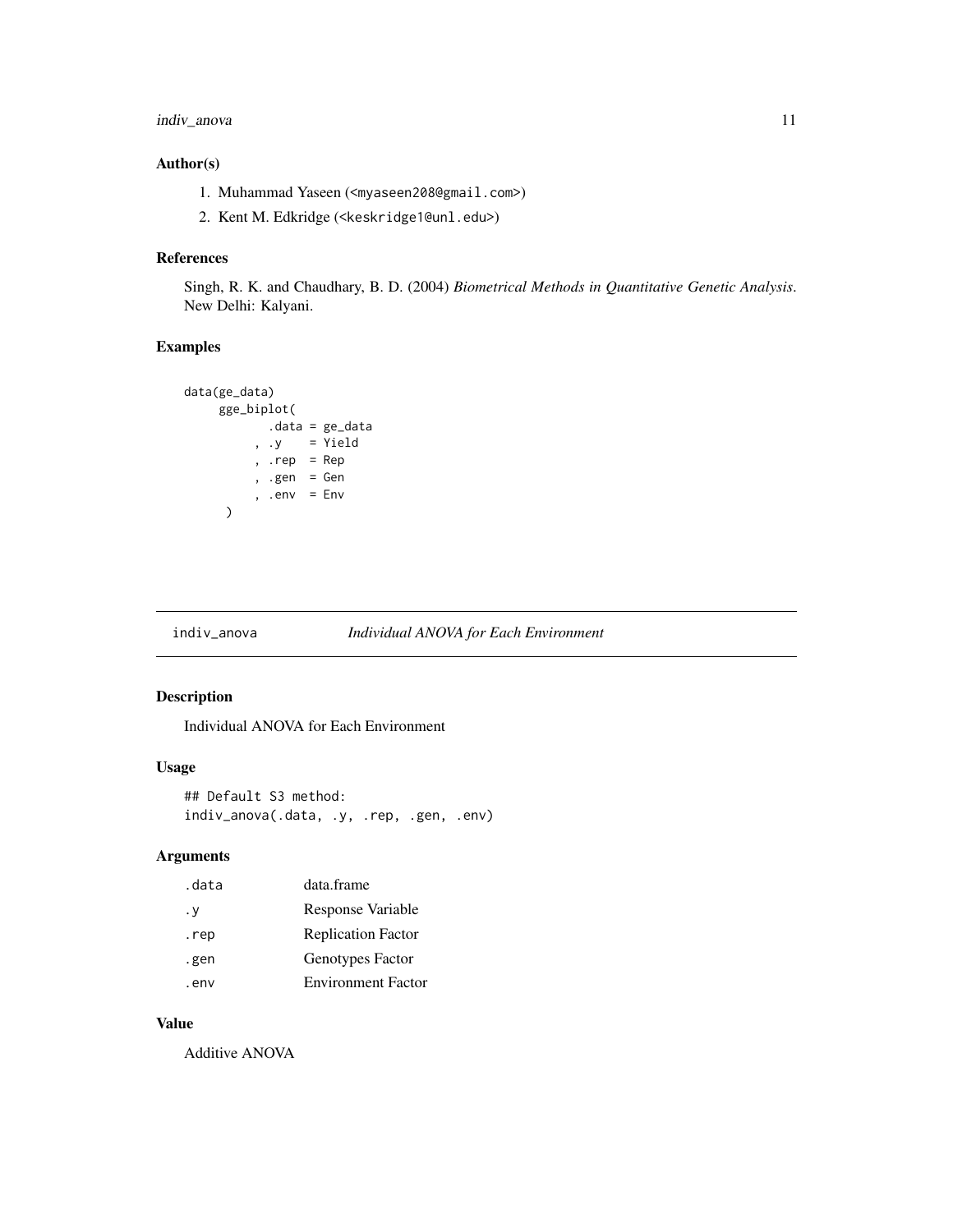<span id="page-11-0"></span>12 stability stability stability stability stability stability stability stability

#### Author(s)

- 1. Muhammad Yaseen (<myaseen208@gmail.com>)
- 2. Kent M. Edkridge (<keskridge1@unl.edu>)
- 3. Ghulam Murtaza (<gmurtaza208@gmail.com>)

#### References

Singh, R. K. and Chaudhary, B. D. (2004) *Biometrical Methods in Quantitative Genetic Analysis*. New Delhi: Kalyani.

#### Examples

```
data(ge_data)
Yield.indiv_anova <-
        indiv_anova(
           .data = ge_data
          , .y = Yield
          , .rep = Rep
          , .gen = Gen. env = Env\lambdaYield.indiv_anova
```
stability *Stability Analysis of Genotype by Environment Interaction (GEI)*

#### Description

The stability package provides functionalities to perform Stability Analysis of Genotype by Environment Interaction (GEI) to identify superior and stable genotypes under diverse environments. It performs Eberhart & Russel's ANOVA (1966), Finlay and Wilkinson (1963) Joint Linear Regression, Wricke (1962, 1964) Ecovalence, Shukla's stability variance parameter (1972) and Kang's (1991) simultaneous selection for high yielding and stable parameter.

#### Author(s)

- 1. Muhammad Yaseen (<myaseen208@gmail.com>)
- 2. Kent M. Edkridge (<keskridge1@unl.edu>)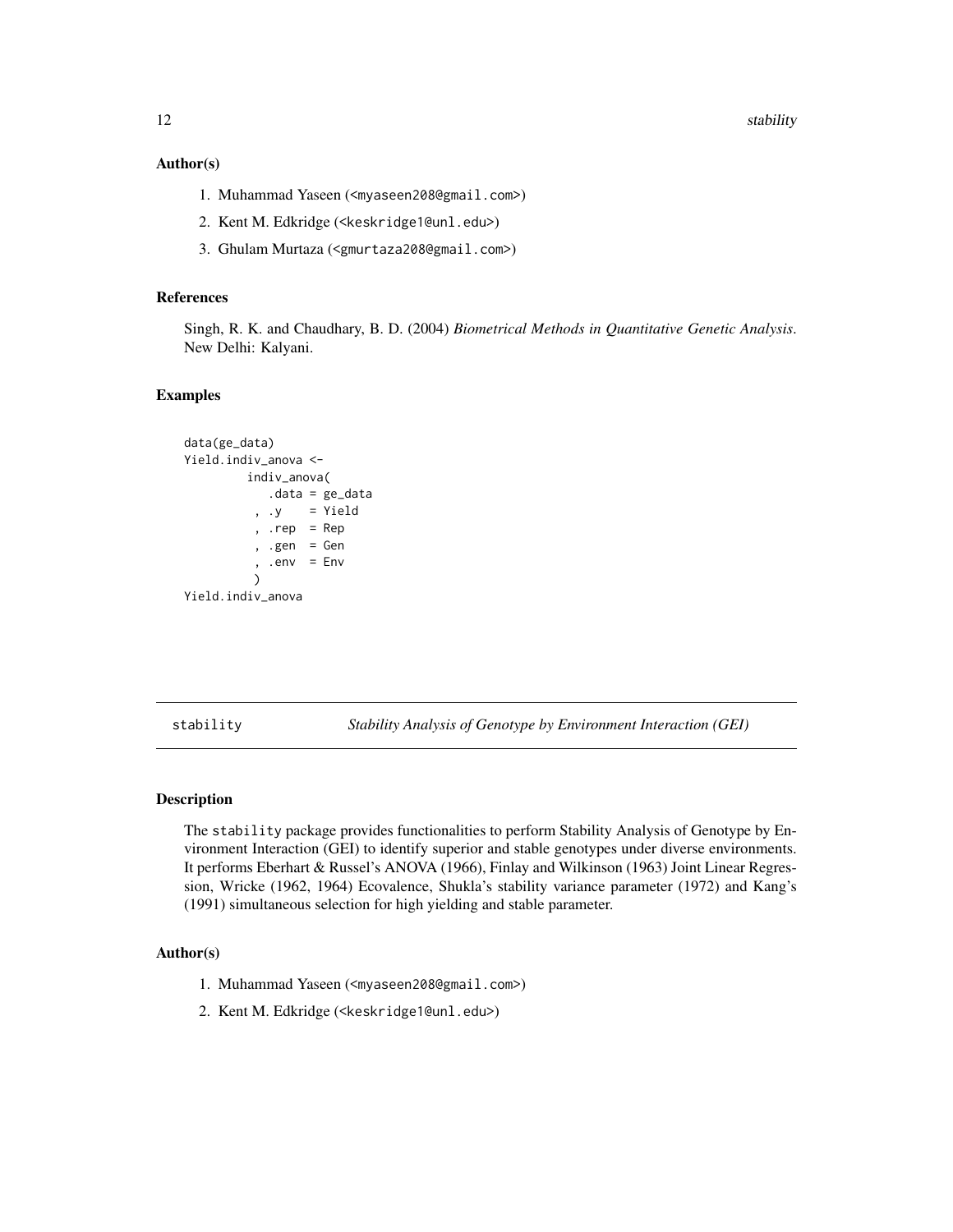<span id="page-12-0"></span>

#### Description

Additive ANOVA for Genotypes by Environment Interaction (GEI) model

#### Usage

```
stab_asv(.data, .y, .rep, .gen, .env)
## Default S3 method:
stab_asv(.data, .y, .rep, .gen, .env)
```
#### Arguments

| .data | data.frame                |
|-------|---------------------------|
| . у   | Response Variable         |
| .rep  | <b>Replication Factor</b> |
| .gen  | Genotypes Factor          |
| .env  | <b>Environment Factor</b> |

### Value

Additive ANOVA

#### Author(s)

- 1. Muhammad Yaseen (<myaseen208@gmail.com>)
- 2. Kent M. Edkridge (<keskridge1@unl.edu>)

#### References

Singh, R. K. and Chaudhary, B. D. (2004) *Biometrical Methods in Quantitative Genetic Analysis*. New Delhi: Kalyani.

#### Examples

```
data(ge_data)
YieldASV <-
     stab_asv(
            .data = ge_data
          , .y = Yield
          , .rep = Rep
          , .gen = Gen
          , .env = Env\mathcal{L}
```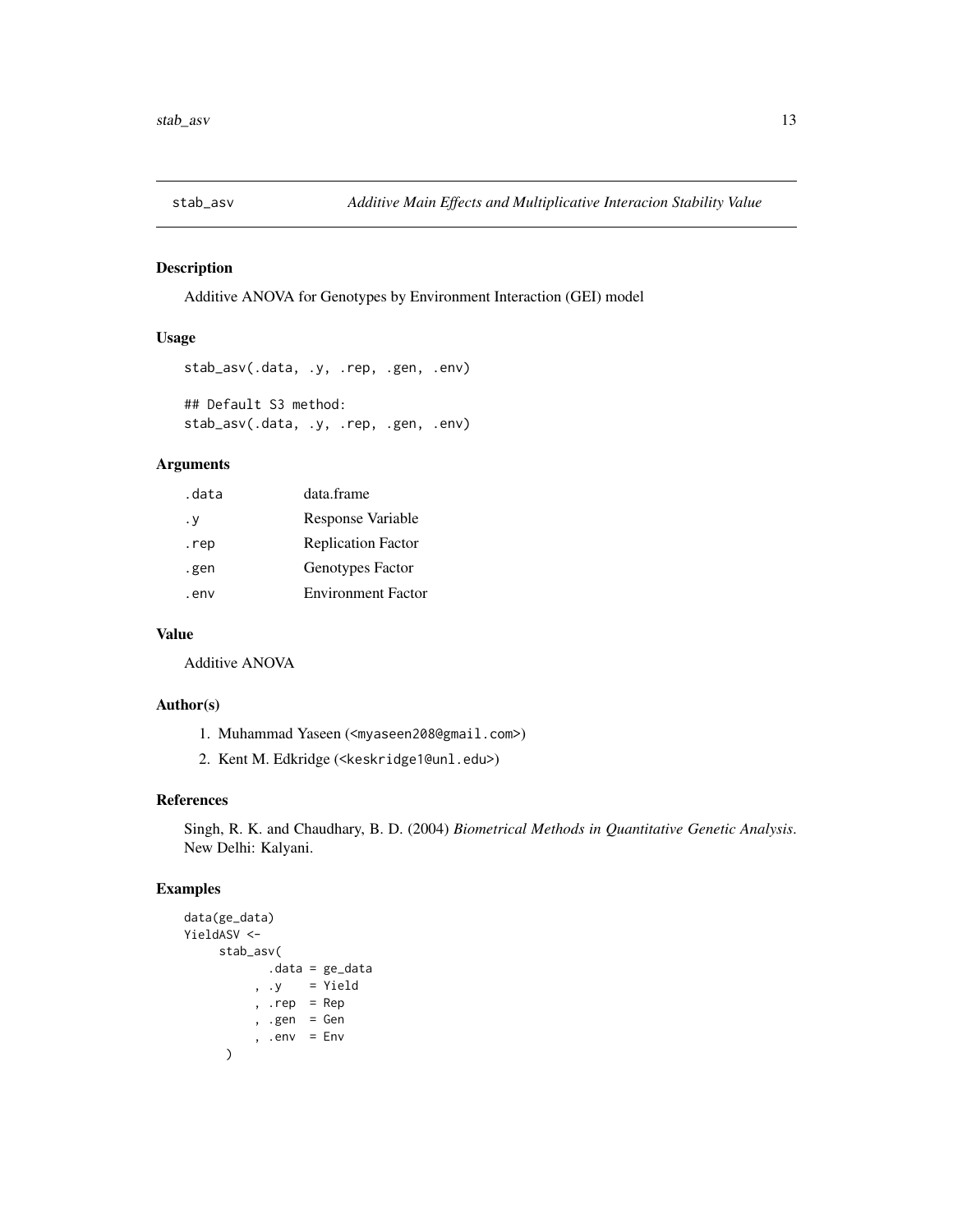<span id="page-13-0"></span>YieldASV

#### stab\_dist *Stability Distance in AMMI*

#### Description

Stability Distance of Genotypes in Additive ANOVA for Genotypes by Environment Interaction (GEI) model

#### Usage

```
stab_dist(.data, .y, .rep, .gen, .env, .m = 2)
## Default S3 method:
stab_dist(.data, .y, .rep, .gen, .env, .m = 2)
```
#### Arguments

| .data | data.frame                |
|-------|---------------------------|
| . у   | Response Variable         |
| .rep  | <b>Replication Factor</b> |
| .gen  | Genotypes Factor          |
| . env | <b>Environment Factor</b> |
| . m   | No of PCs retained        |

#### Value

Stability Distance

#### Author(s)

- 1. Muhammad Yaseen (<myaseen208@gmail.com>)
- 2. Kent M. Edkridge (<keskridge1@unl.edu>)

#### Examples

```
data(ge_data)
YieldDist <-
    stab_dist(
          .data = ge_data
         , .y = Yield
         , .rep = Rep
         , .gen = Gen
         , .env = Env, .m = 2
```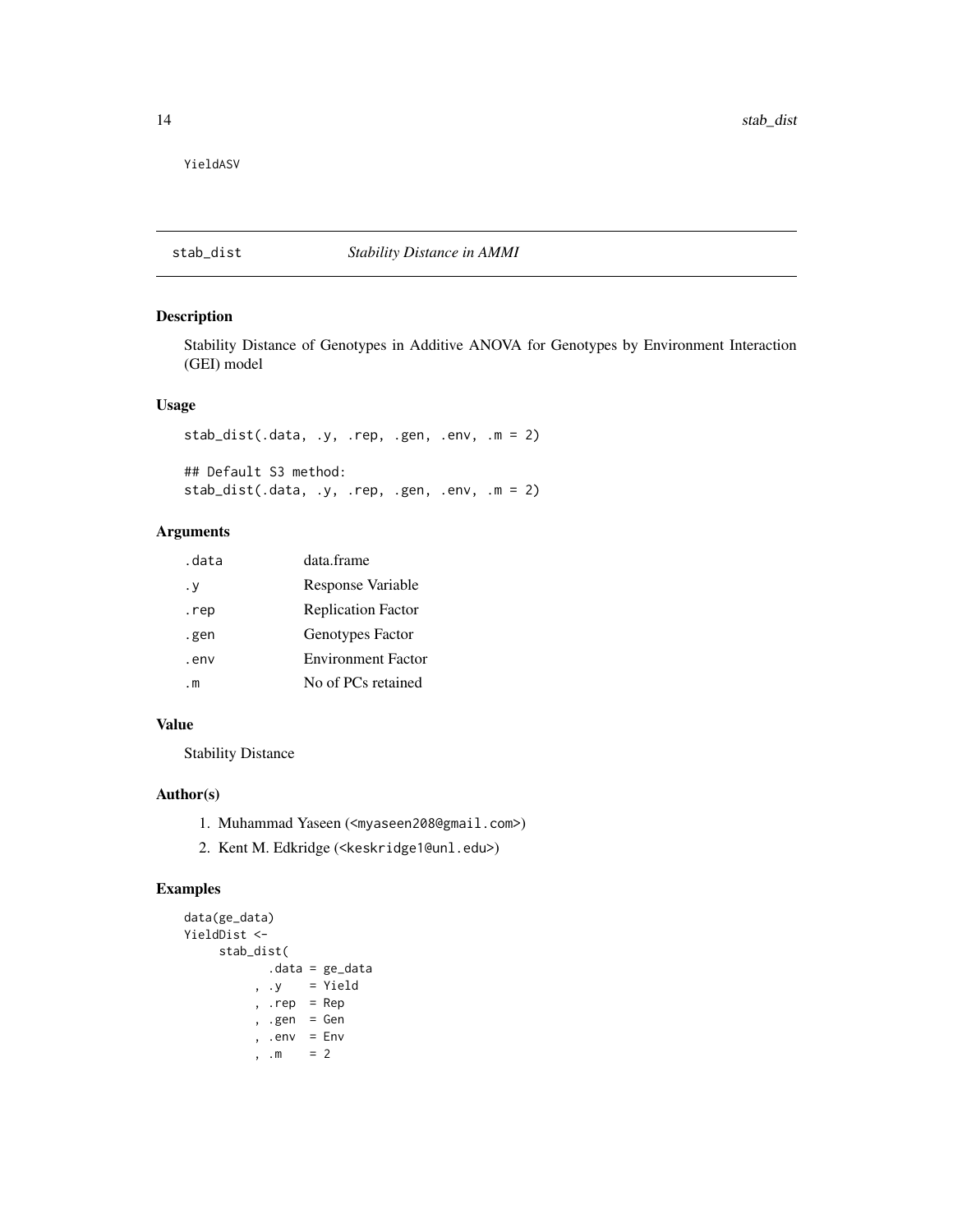<span id="page-14-0"></span>stab\_fox 15

) YieldDist

stab\_fox *Stability Fox Function*

#### Description

Performs a stability analysis based on the criteria of Fox et al. (1990), using the statistical "TOP third" only. In Fox function, a stratified ranking of the genotypes at each environment separately is done. The proportion of locations at which the genotype occurred in the top third are expressed in TOP output.

#### Usage

```
stab_fox(.data, .y, .rep, .gen, .env)
## Default S3 method:
stab_fox(.data, .y, .rep, .gen, .env)
```
#### Arguments

| .data     | data frame                |
|-----------|---------------------------|
| $\cdot$ Y | Response Variable         |
| .rep      | <b>Replication Factor</b> |
| .gen      | Genotypes Factor          |
| .env      | <b>Environment Factor</b> |

#### Author(s)

- 1. Muhammad Yaseen (<myaseen208@gmail.com>)
- 2. Kent M. Edkridge (<keskridge1@unl.edu>)

#### References

1. Fox, P.N. and Skovmand, B. and Thompson, B.K. and Braun, H.J. and Cormier, R. (1990). Yield and adaptation of hexaploid spring triticale. *Euphytica*, 47, 57-64.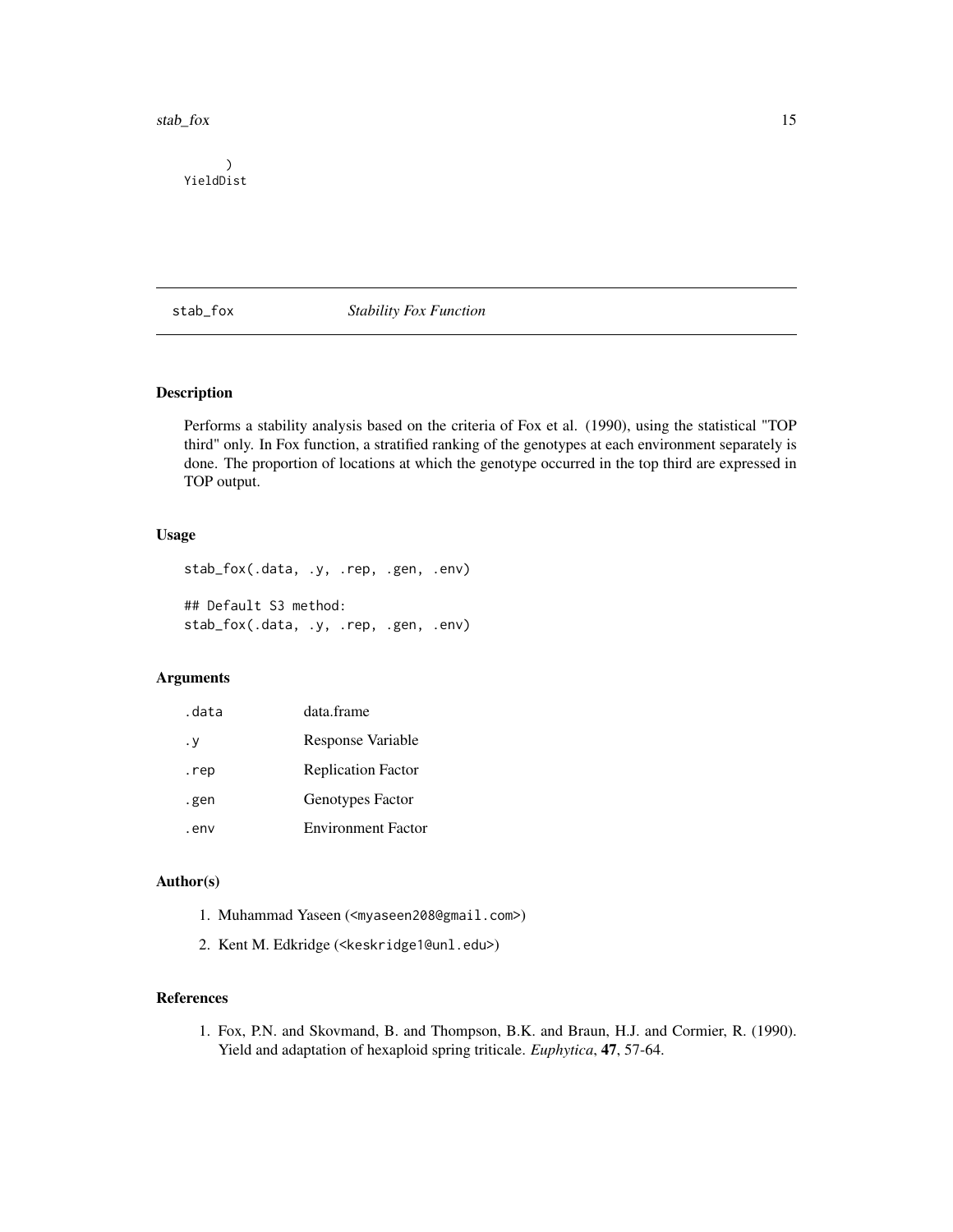#### Examples

```
data(ge_data)
YieldFox <-
    stab_fox(
           .data = ge_data
         , .y = Yield
         , rep = Rep, .gen = Gen
         , .env = Env)
YieldFox
```
stab\_kang *Stability Kang Function*

#### Description

Performs a stability analysis based on the Kang (1988) criteria. Kang nonparametric stability (ranksum) uses both "trait single value" and stability variance (Shukla, 1972), and the genotype with the lowest ranksum is commonly the most favorable one.

#### Usage

```
stab_kang(.data, .y, .rep, .gen, .env)
## Default S3 method:
stab_kang(.data, .y, .rep, .gen, .env)
```
#### Arguments

| .data | data.frame                |
|-------|---------------------------|
| . у   | Response Variable         |
| .rep  | <b>Replication Factor</b> |
| .gen  | Genotypes Factor          |
| .env  | <b>Environment Factor</b> |

#### Author(s)

- 1. Muhammad Yaseen (<myaseen208@gmail.com>)
- 2. Kent M. Edkridge (<keskridge1@unl.edu>)

#### References

- 1. Kang, M.S. (1988). A rank-sum method for selecting high-yielding, stable corn genotypes. *Cereal Research Communications*, 16, 1-2.
- 2. Shukla, G.K. (1972). Some aspects of partitioning genotype environmental components of variability. *Heredity*, 29, 237-245.

<span id="page-15-0"></span>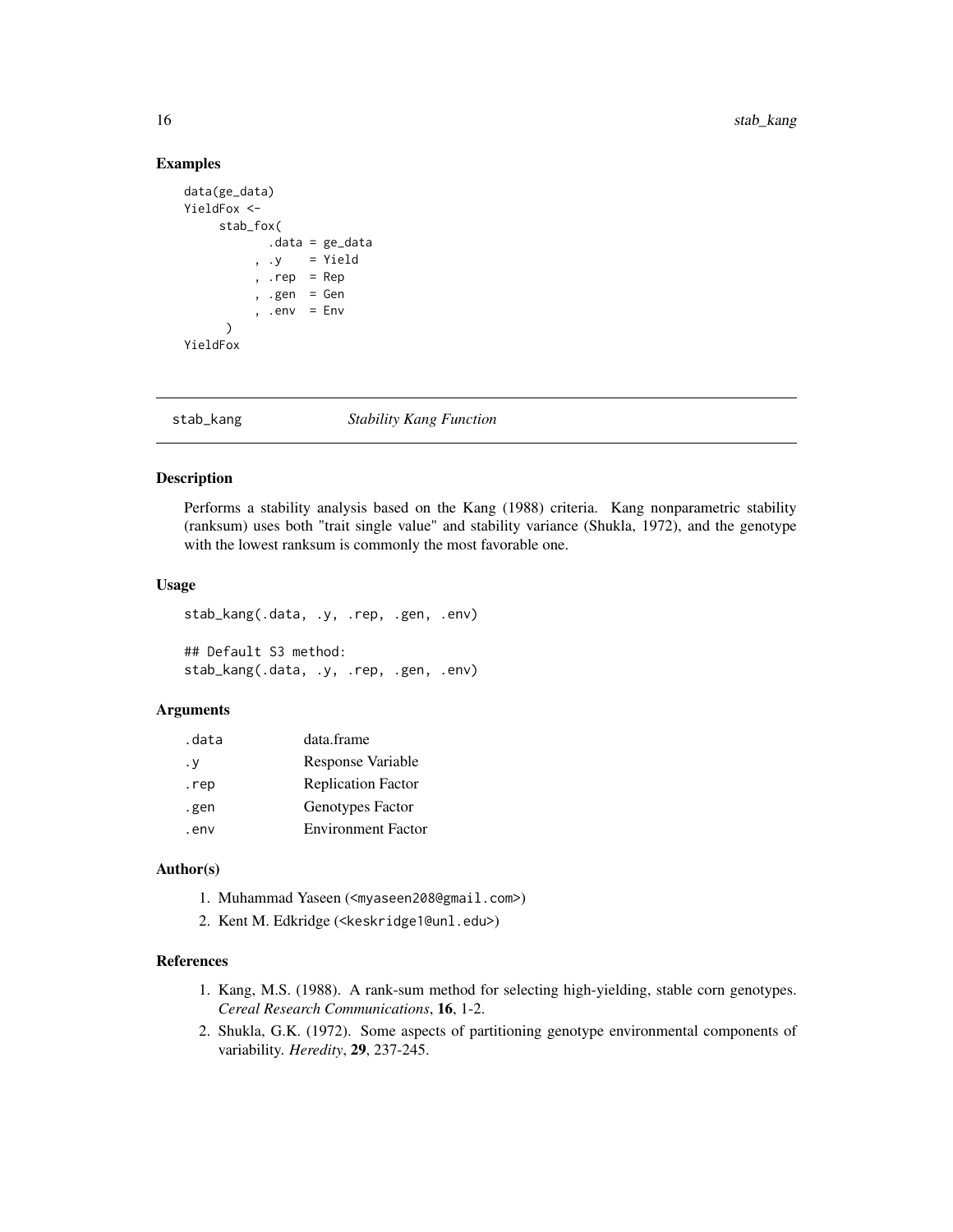#### <span id="page-16-0"></span>stab\_masv 17

#### Examples

```
data(ge_data)
YieldKang <-
    stab_kang(
           .data = ge_data
          , .y = Yield, rep = Rep, .gen = Gen, .env = Env\lambdaYieldKang
```
stab\_masv *Modified Additive Main Effects and Multiplicative Interacion Stability Value*

#### Description

Additive ANOVA for Genotypes by Environment Interaction (GEI) model

#### Usage

```
stab_masv(.data, .y, .rep, .gen, .env, .m = 2)
## Default S3 method:
stab_masv(.data, .y, .rep, .gen, .env, .m = 2)
```
#### Arguments

| .data | data frame                |
|-------|---------------------------|
| . у   | Response Variable         |
| .rep  | <b>Replication Factor</b> |
| .gen  | Genotypes Factor          |
| .env  | <b>Environment Factor</b> |
| . m   | No of PCs retained        |

#### Value

Additive ANOVA

#### Author(s)

- 1. Muhammad Yaseen (<myaseen208@gmail.com>)
- 2. Kent M. Edkridge (<keskridge1@unl.edu>)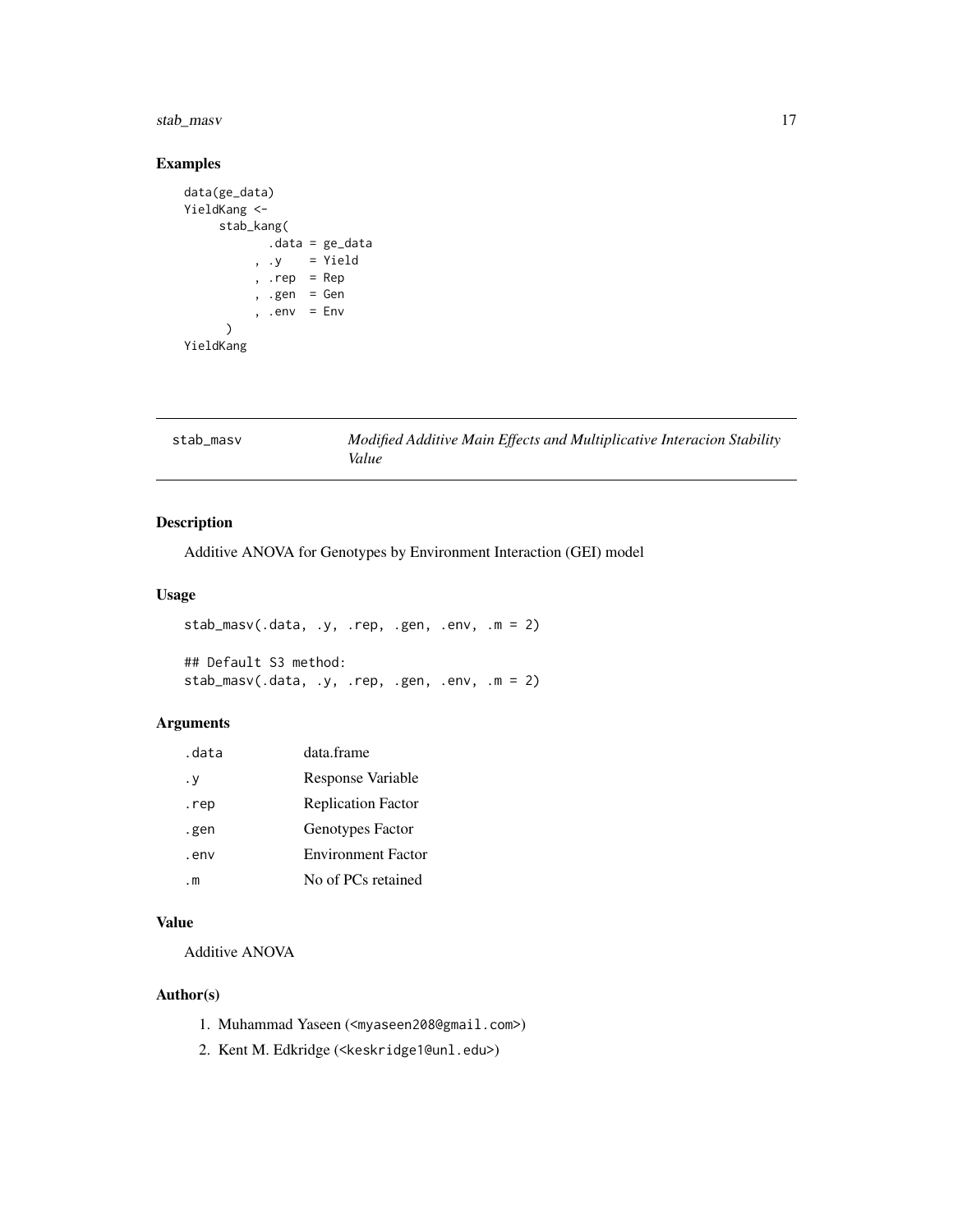#### <span id="page-17-0"></span>References

Singh, R. K. and Chaudhary, B. D. (2004) *Biometrical Methods in Quantitative Genetic Analysis*. New Delhi: Kalyani.

#### Examples

```
data(ge_data)
YieldMASV <-
    stab_masv(
           .data = ge_data
         , .y = Yield
         , .rep = Rep
         , .gen = Gen, .env = Env, .m = 2)
YieldMASV
```
stab\_measures *Stability Measures for Genotypes by Environment Interaction (GEI)*

#### Description

Stability Measures for Genotypes by Environment Interaction (GEI)

#### Usage

```
stab_measures(.data, .y, .gen, .env)
```
## Default S3 method: stab\_measures(.data, .y, .gen, .env)

#### Arguments

| .data | data.frame                |
|-------|---------------------------|
| . v   | Response Variable         |
| .gen  | Genotypes Factor          |
| . env | <b>Environment Factor</b> |

#### Value

Stability Measures

#### Author(s)

- 1. Muhammad Yaseen (<myaseen208@gmail.com>)
- 2. Kent M. Edkridge (<keskridge1@unl.edu>)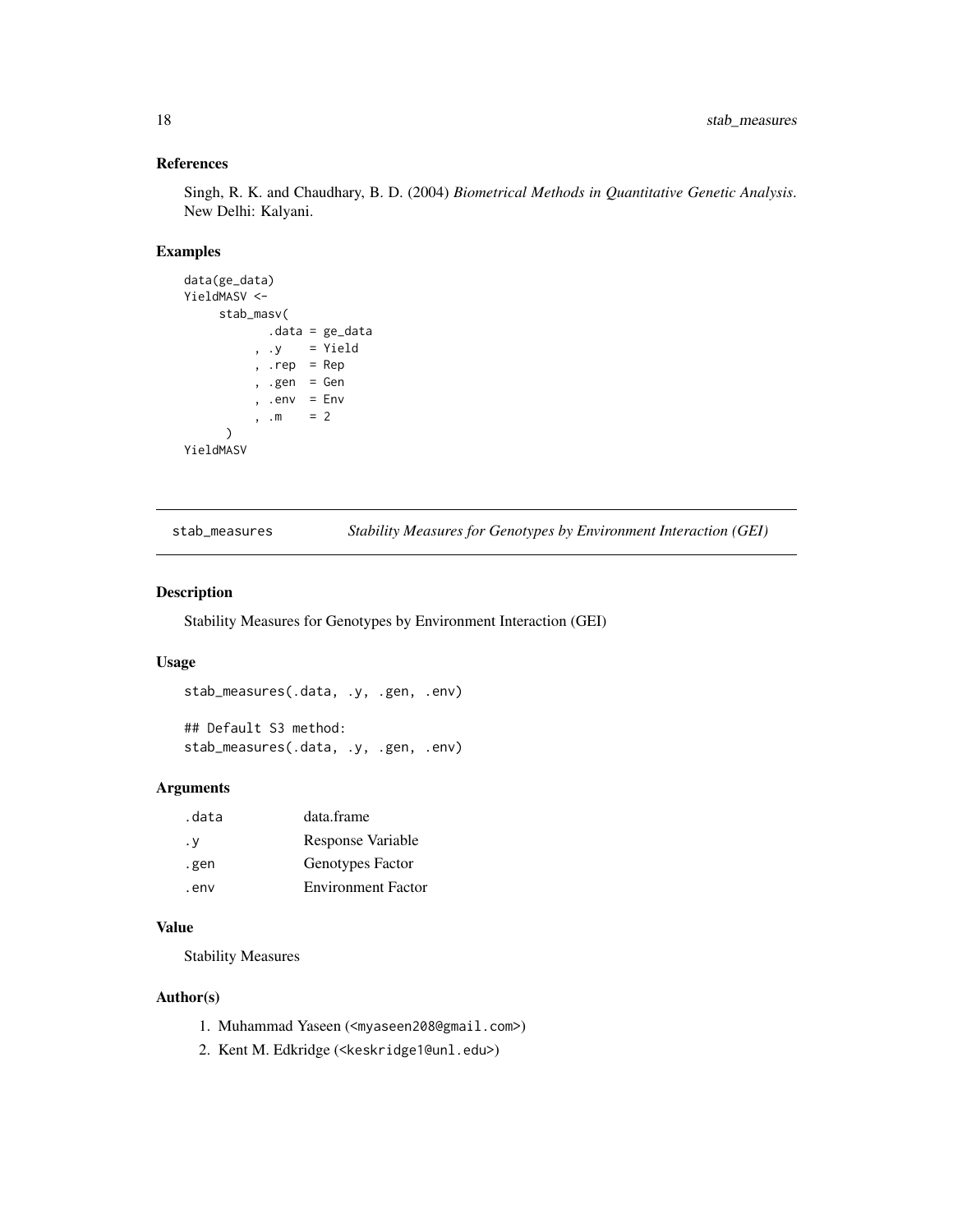#### <span id="page-18-0"></span>stab\_par 19

#### References

Singh, R. K. and Chaudhary, B. D. (2004) *Biometrical Methods in Quantitative Genetic Analysis*. New Delhi: Kalyani.

#### Examples

```
data(ge_data)
Yield.StabMeasures <- stab_measures(
              .data = ge_data
              , .y = Yield
              , .gen = Gen
              , .env = Env)
Yield.StabMeasures
```
stab\_par *Stability Parameters for Genotypes by Environment Interaction (GEI)*

#### Description

Stability Parameters for Genotypes by Environment Interaction (GEI)

#### Usage

```
stab_par(.data, .y, .rep, .gen, .env, alpha = 0.1, .envCov = NULL)
## Default S3 method:
stab_par(.data, .y, .rep, .gen, .env, alpha = 0.1,
  envCov = NULL
```
#### Arguments

| .data   | data.frame                               |
|---------|------------------------------------------|
| . у     | Response Variable                        |
| .rep    | <b>Replication Factor</b>                |
| .gen    | Genotypes Factor                         |
| .env    | <b>Environment Factor</b>                |
| alpha   | Level of Significance, default is 0.1    |
| .envCov | Environmental Covariate, default is NULL |

#### Value

Stability Parameters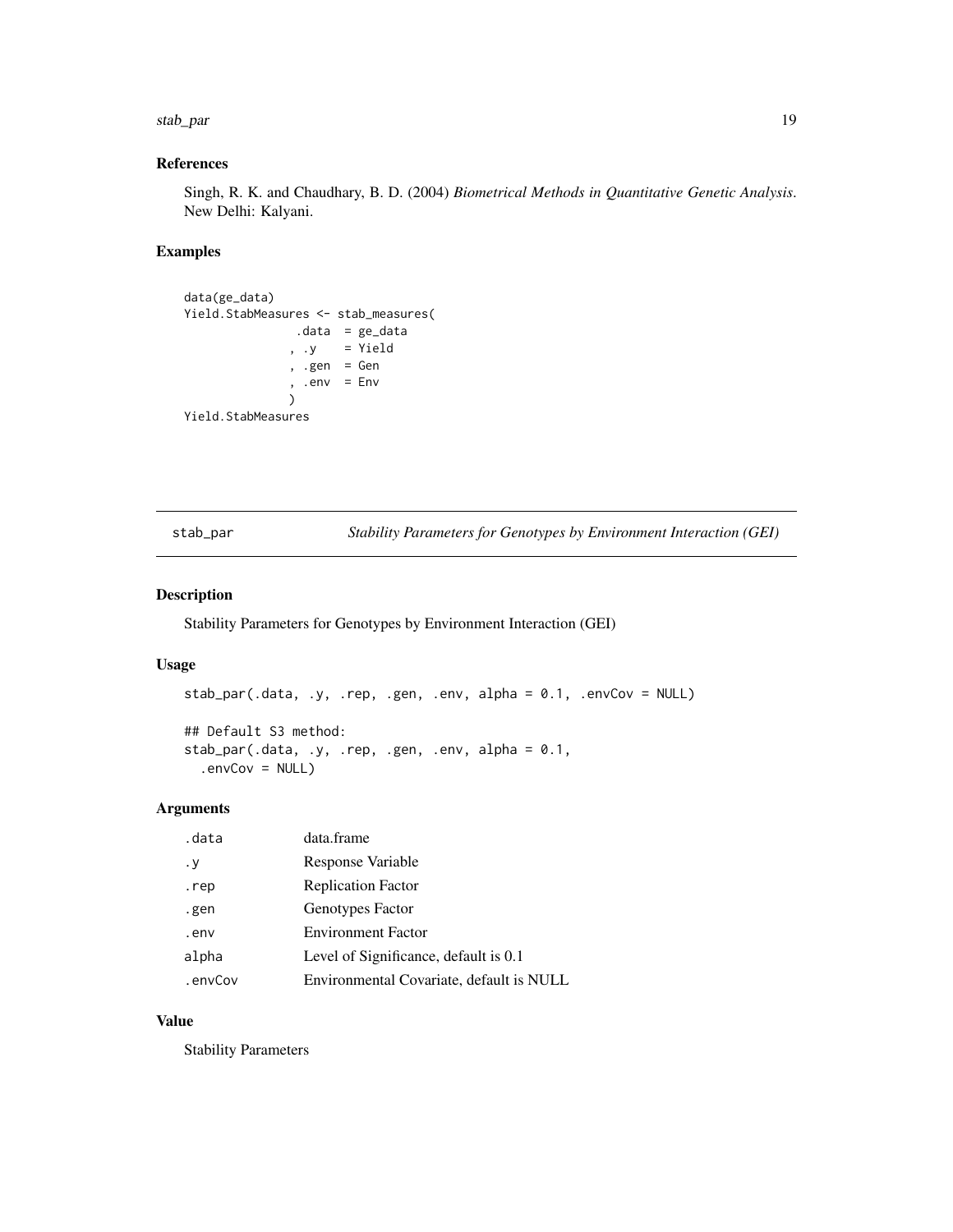#### <span id="page-19-0"></span>Author(s)

- 1. Muhammad Yaseen (<myaseen208@gmail.com>)
- 2. Kent M. Edkridge (<keskridge1@unl.edu>)

#### References

Singh, R. K. and Chaudhary, B. D. (2004) *Biometrical Methods in Quantitative Genetic Analysis*. New Delhi: Kalyani.

#### Examples

```
data(ge_data)
Yield.StabPar <-
  stab_par(
          .data = ge_data
         , .y = Yield, .rep = Rep
         , .gen = Gen
         , .env = Env, alpha = 0.1, .envCov = NULL
)
```
Yield.StabPar

#### stab\_reg *Individual Regression for each Genotype*

#### Description

Individual Regression for each Genotype in Genotypes by Environment Interaction (GEI)

#### Usage

```
stab_reg(.data, .y, .rep, .gen, .env)
## Default S3 method:
```
stab\_reg(.data, .y, .rep, .gen, .env)

#### Arguments

| .data | data.frame                |
|-------|---------------------------|
| . у   | Response Variable         |
| .rep  | <b>Replication Factor</b> |
| .gen  | Genotypes Factor          |
| . env | <b>Environment Factor</b> |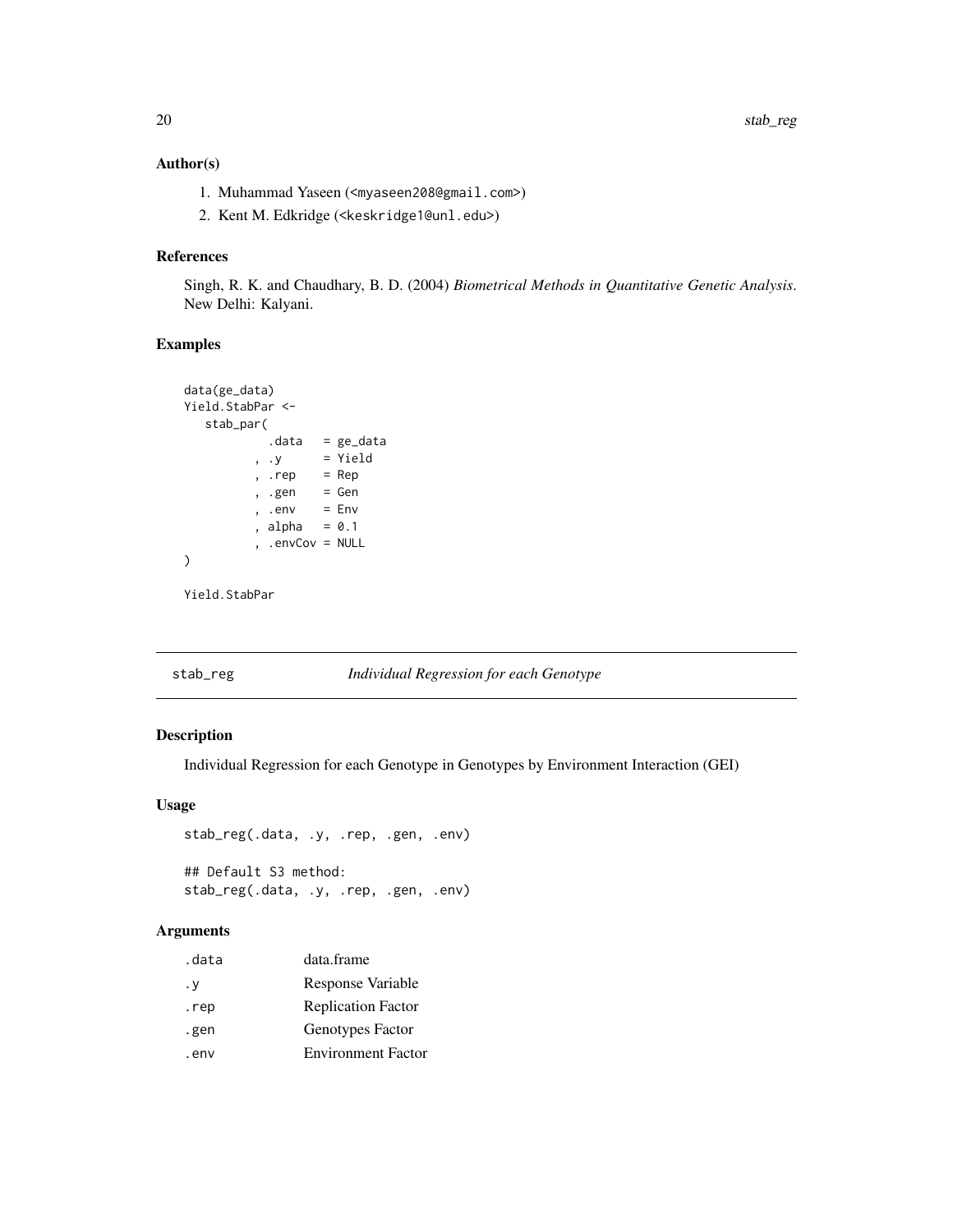stab\_reg 21

#### Value

Additive ANOVA

#### Author(s)

- 1. Muhammad Yaseen (<myaseen208@gmail.com>)
- 2. Kent M. Edkridge (<keskridge1@unl.edu>)

#### References

Singh, R. K. and Chaudhary, B. D. (2004) *Biometrical Methods in Quantitative Genetic Analysis*. New Delhi: Kalyani.

#### Examples

```
data(ge_data)
Yield.StabReg <-
       stab_reg(
          .data = ge_data
         , .y = Yield, .rep = Rep
         , .gen = Gen
         , .env = Env)
```
Yield.StabReg